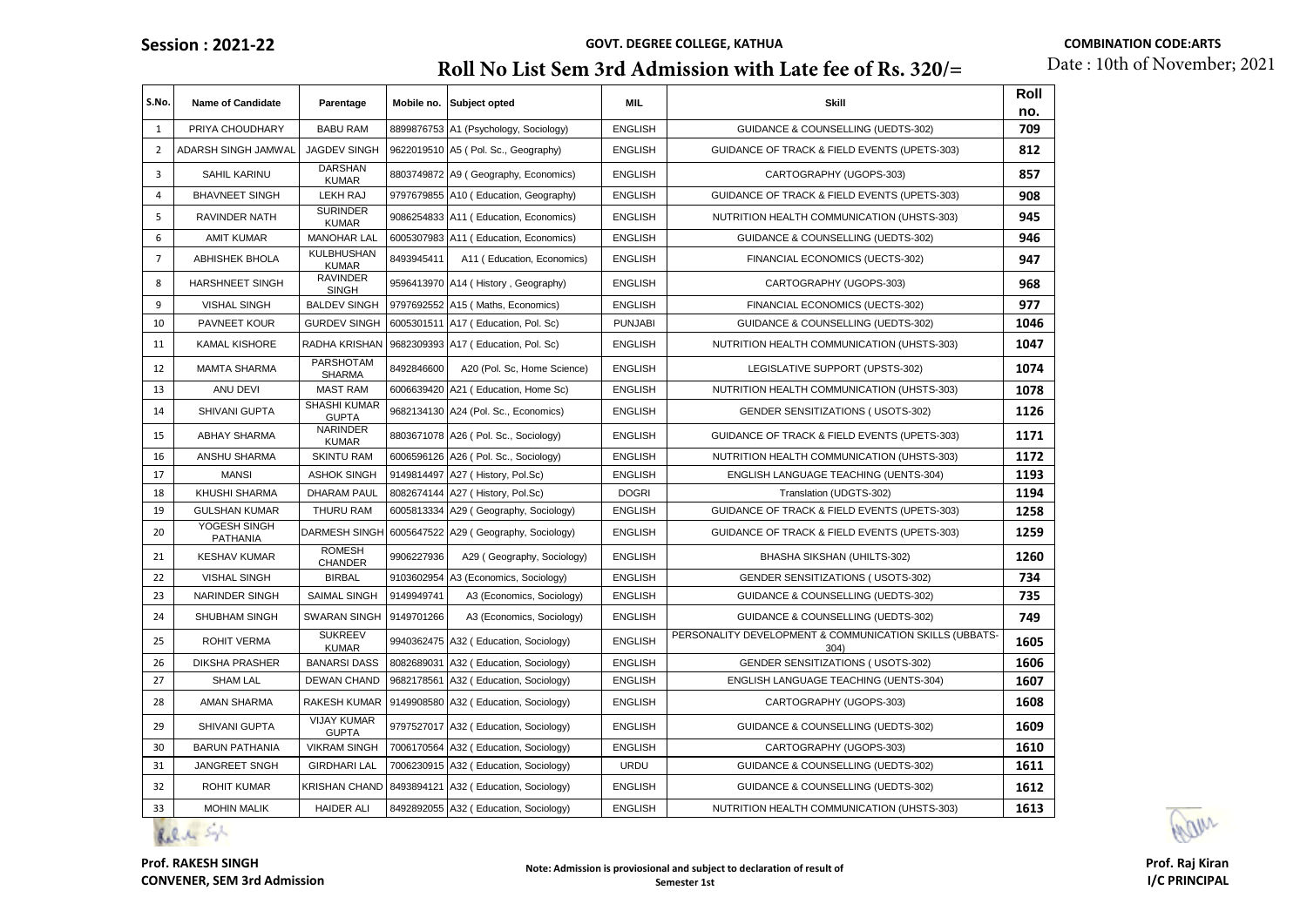| Roll No List Sem 3rd Admission with Late fee of Rs. 320/= |  |  |
|-----------------------------------------------------------|--|--|
|                                                           |  |  |

| 34 | <b>NAVI RAJPUT</b>                    | <b>PAWAN SINGH</b>             |            | 8492912377 A32 (Education, Sociology)      | <b>ENGLISH</b> | <b>GENDER SENSITIZATIONS (USOTS-302)</b>      | 1614 |
|----|---------------------------------------|--------------------------------|------------|--------------------------------------------|----------------|-----------------------------------------------|------|
| 35 | <b>SUNIL KUMAR</b>                    | <b>RAM LAL</b>                 |            | 6005921382 A32 (Education, Sociology)      | <b>ENGLISH</b> | <b>GUIDANCE &amp; COUNSELLING (UEDTS-302)</b> | 1615 |
| 36 | <b>ABHAY GUPTA</b>                    | PANKAJ GUPTA                   |            | 9906502525 A32 (Education, Sociology)      | <b>ENGLISH</b> | NUTRITION HEALTH COMMUNICATION (UHSTS-303)    | 1616 |
| 37 | <b>MRIDUL MADHAV</b><br><b>SHARMA</b> | PAWAN KUMAR                    |            | 9906217474 A32 (Education, Sociology)      | <b>ENGLISH</b> | NUTRITION HEALTH COMMUNICATION (UHSTS-303)    | 1617 |
| 38 | <b>VIKAS KOHLI</b>                    | <b>JOGINDER PAUL</b>           |            | 7889413299 A32 (Education, Sociology)      | <b>ENGLISH</b> | GUIDANCE & COUNSELLING (UEDTS-302)            | 1618 |
| 39 | <b>MEENAKSHI DEVI</b>                 | PREM SINGH                     |            | A32 (Education, Sociology)                 | <b>ENGLISH</b> | <b>GENDER SENSITIZATIONS (USOTS-302)</b>      | 1619 |
| 40 | SANJEEB KANURIYA                      | <b>BIHARI SINGH</b>            |            | 9541037210 A37 ( Physical Edu., Sociology) | <b>HINDI</b>   | NUTRITION HEALTH COMMUNICATION (UHSTS-303)    | 1588 |
| 41 | VANSH BHADWAL                         | <b>AJAY SINGH</b>              | 9622295700 | A37 (Physical Edu., Sociology)             | <b>ENGLISH</b> | GUIDANCE OF TRACK & FIELD EVENTS (UPETS-303)  | 1589 |
| 42 | DAMANI KUMARI                         | <b>KULDEEP</b><br><b>KUMAR</b> | 9070683086 | A37 (Physical Edu., Sociology)             | <b>ENGLISH</b> | GUIDANCE OF TRACK & FIELD EVENTS (UPETS-303)  | 1590 |

**Note : 1. Admission is proviosional and subject to fullfilment of eligibilty criteria after declaration of result of Semester 1st. 2. All students to check core subject carefully. Students can not change core Subjects in semester 3rd. The core subjects should be same as opted in Semester 1st.**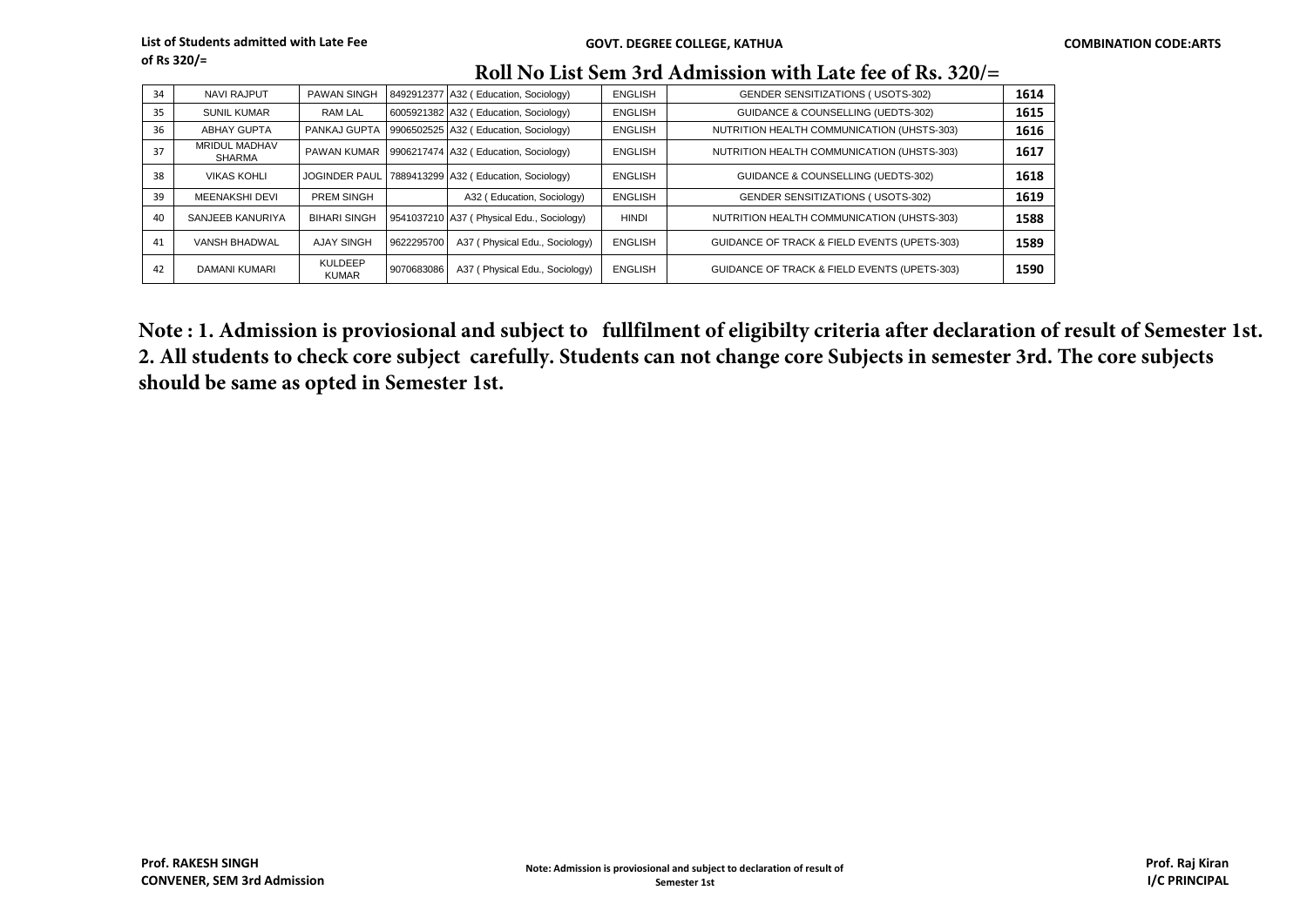## **Roll No List Sem 3rd Admission with Late fee of Rs. 320/=**

| S.No. | Name of Candidate    | Parentage           | Mobile no. Subject opted                                    | <b>AECC</b>    | <b>Skill</b>                                 | Roll<br>no. |
|-------|----------------------|---------------------|-------------------------------------------------------------|----------------|----------------------------------------------|-------------|
|       | PRINKA DEVI          | <b>OMKAR SINGH</b>  | 7051393771 S1 (Botany. Zoology, Chemistry)                  | <b>ENGLISH</b> | DEVELOPING EMOTIONAL COMPETENCE (UPSYPS-303) | 104         |
|       | <b>TANIA TABASUM</b> |                     | HARSHAD AHMED   6005522740 S1 ( Botany. Zoology, Chemistry) | <b>ENGLISH</b> | NURSERY, GARDENING& FLORICULTURE (UBOTS-303) | 105         |
|       | YOUGESHWAR SINGH     | <b>RATTAN SINGH</b> | RSHAN KUM S1 (Botany. Zoology, Chemistry)                   | <b>ENGLISH</b> | NURSERY, GARDENING& FLORICULTURE (UBOTS-303) | 106         |
|       | PREETI SHARMA        | <b>ASHOK KUMAR</b>  | 8491049328 S1 (Botany. Zoology, Chemistry)                  | <b>ENGLISH</b> | NUTRITION HEALTH COMMUNICATION (UHSTS-303)   | 107         |
|       | <b>MUKUL SINGH</b>   | <b>SAGAR SINGH</b>  | 9682145199 S5 (IFF, Zoology, Chemistry)                     | <b>ENGLISH</b> | APICULTURE (UZOTS-303)                       | 158         |
| b     | AARTI DEVI           |                     | SULINDER KUMAR 6006608670 S7 (Botany, Zoology, Geology)     | <b>ENGLISH</b> | NUTRITION HEALTH COMMUNICATION (UHSTS-303)   | 235         |

**Note : 1. Admission is proviosional and subject to fullfilment of eligibilty criteria after declaration of result of Semester 1st. 2. All students to check core subject carefully. Students can not change core Subjects in semester 3rd. The core subjects should be same as opted in Semester 1st.**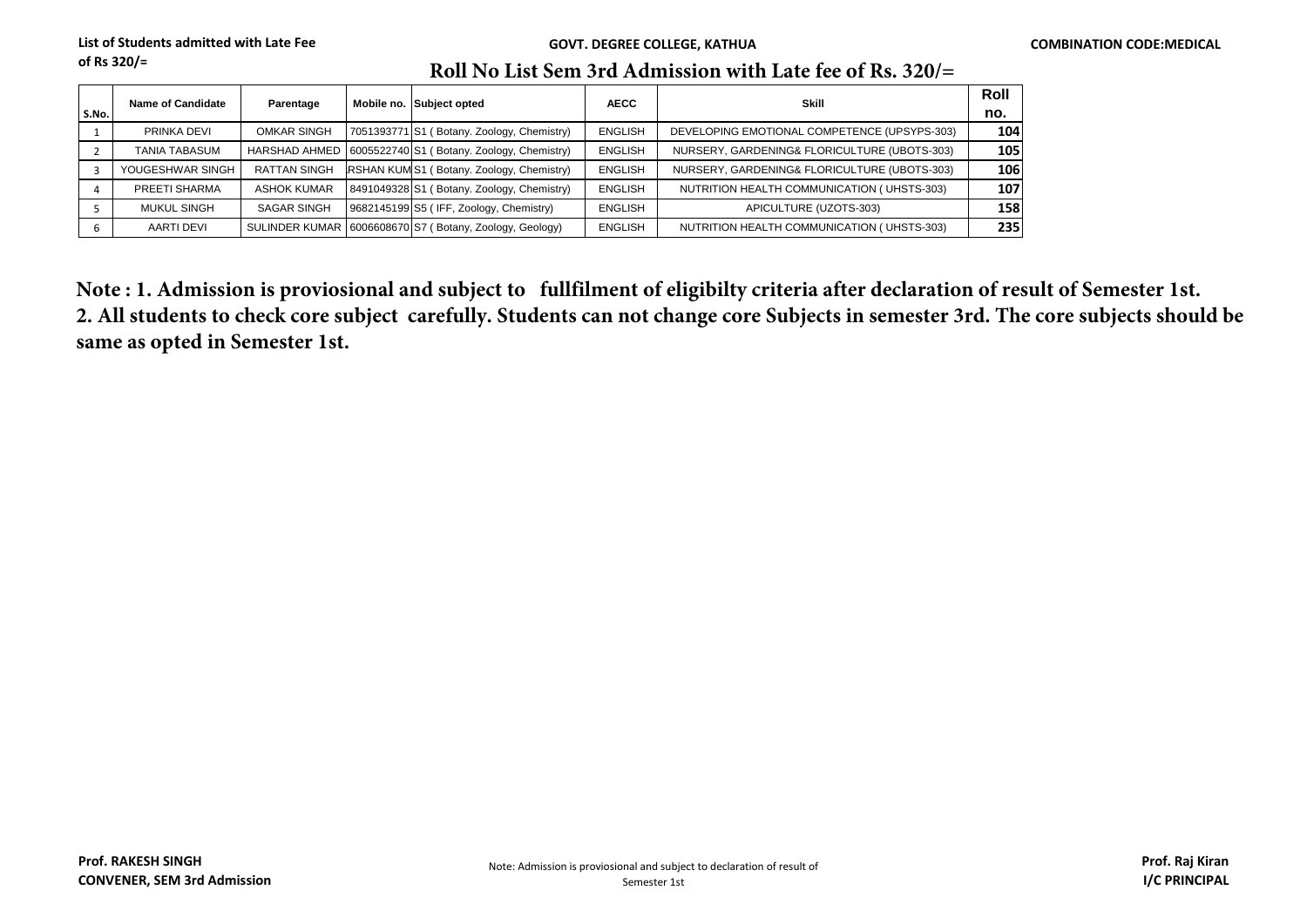| S.No. | Name of Candidate     | Parentage             | Mobile no. Subject opted                    | <b>AECC</b>    | Skill                                                                                 | Roll<br>no. |
|-------|-----------------------|-----------------------|---------------------------------------------|----------------|---------------------------------------------------------------------------------------|-------------|
|       | <b>MOHIT SHARMA</b>   | <b>GANESH DUTT</b>    | 6005541623 S9 (PHYSICS, MATHS, FUNC. ENG)   | ENG            | GUIDANCE OF TRACK & FIELD EVENTS (UPETS-303)                                          | 635         |
|       | RAJUS SHARMA          | MUKESH KUMAR SHARMA   | 9797872389 S11 (Maths, Physics, Geology)    | <b>ENG</b>     | NUTRITION HEALTH COMMUNICATION (UHSTS-303)                                            | 310         |
| 3     | <b>VIVEK KAJOTRA</b>  | <b>MOHAN LAL</b>      | RSHAN KUM S12 (Maths, Chemistry, Physics)   | ENG            | ENGLISH LANGUAGE TEACHING (UENTS-304)                                                 | 471         |
| 4     | DARSHAN KUMAR         | <b>GORKHU RAM</b>     | 8492099243 S12 (Maths, Chemistry. Physics)  | <b>ENG</b>     | TRANSLATION & LANGUAGE SKILL (UURTS-302)                                              | 472         |
|       | <b>GANESH SINGH</b>   | <b>HEM SINGH</b>      | 6006565402 S12 (Maths, Chemistry. Physics)  | <b>ENG</b>     | CARTOGRAPHY (UGOPS-303)                                                               | 473         |
| 6     | SAHIL KUMAR           | <b>JOGINDER SINGH</b> | 6006464296 S12 (Maths, Chemistry. Physics)  | <b>ENG</b>     | GUIDANCE OF TRACK & FIELD EVENTS (UPETS-303)                                          | 474         |
|       | DRISHTI JASROTIA      | <b>RAJESH SINGH</b>   | 8493945411 S12 (Maths, Chemistry. Physics)  | <b>ENG</b>     | NUTRITION HEALTH COMMUNICATION (UHSTS-303)                                            | 475         |
| 8     | ABHAY DAVINDER VIRDHI | <b>CHAMAN LAL</b>     | 7889376374 S12 (Maths, Chemistry. Physics)  | ENG            | NUTRITION HEALTH COMMUNICATION (UHSTS-303)                                            | 476         |
| 9     | TARUN NANDAN MEHRA    | <b>RAKESH KUMAR</b>   | 9797563708 S12 (Maths, Chemistry. Physics)  | <b>ENG</b>     | LOGIC & SETS (UMTTS-302)                                                              | 477         |
| 10    | RACHNA SHARMA         | RAMPAUL               | 7051851833 S12 (Maths, Chemistry. Physics)  | <b>ENG</b>     | DEVELOPING EMOTIONAL COMPETENCE (UPSYPS-303)                                          | 478         |
| 11    | PANKAJ KUMAR          | <b>HIND BHUSHAN</b>   | 7006864410 S12 (Maths, Chemistry. Physics)  | <b>ENG</b>     | NUTRITION HEALTH COMMUNICATION (UHSTS-303)                                            | 479         |
| 12    | KOUSHAL KUMAR         | RASH PAUL SINGH       | 9107619614 S12 (Maths, Chemistry. Physics)  | <b>ENGLISH</b> | <b>COSMETICS, PERFUMES &amp; MEDICINAL AGENTS</b><br>FROM NATURAL SOURCES (UCHTS-303) | 480         |
| 13    | NANDAN SHARMA         | <b>GANESH CHANDER</b> | 9149517203 S13 (Maths, Physics, Geography)  | <b>ENG</b>     | <b>GENDER SENSITIZATIONS (USOTS-302)</b>                                              | 557         |
| 14    | ABHI SHARMA           | YASH PAUL             | 6005941264 S14 (Maths, Comp. App., Physics) | <b>ENG</b>     | BHASHA SIKSHAN (UHILTS-302)                                                           | 614         |
| 15    | <b>SUMIT KUMAR</b>    | DEV RAJ               | 8493846475 S14 (Maths, Comp. App., Physics) | <b>ENG</b>     | NUTRITION HEALTH COMMUNICATION (UHSTS-303)                                            | 615         |

### **Roll No List Sem 3rd Admission with Late fee of Rs. 320/=**

**Note : 1. Admission is proviosional and subject to fullfilment of eligibilty criteria after declaration of result of Semester 1st. 2. All students to check core subject carefully. Students can not change core Subjects in semester 3rd. The core subjects should be same as opted in Semester 1st.**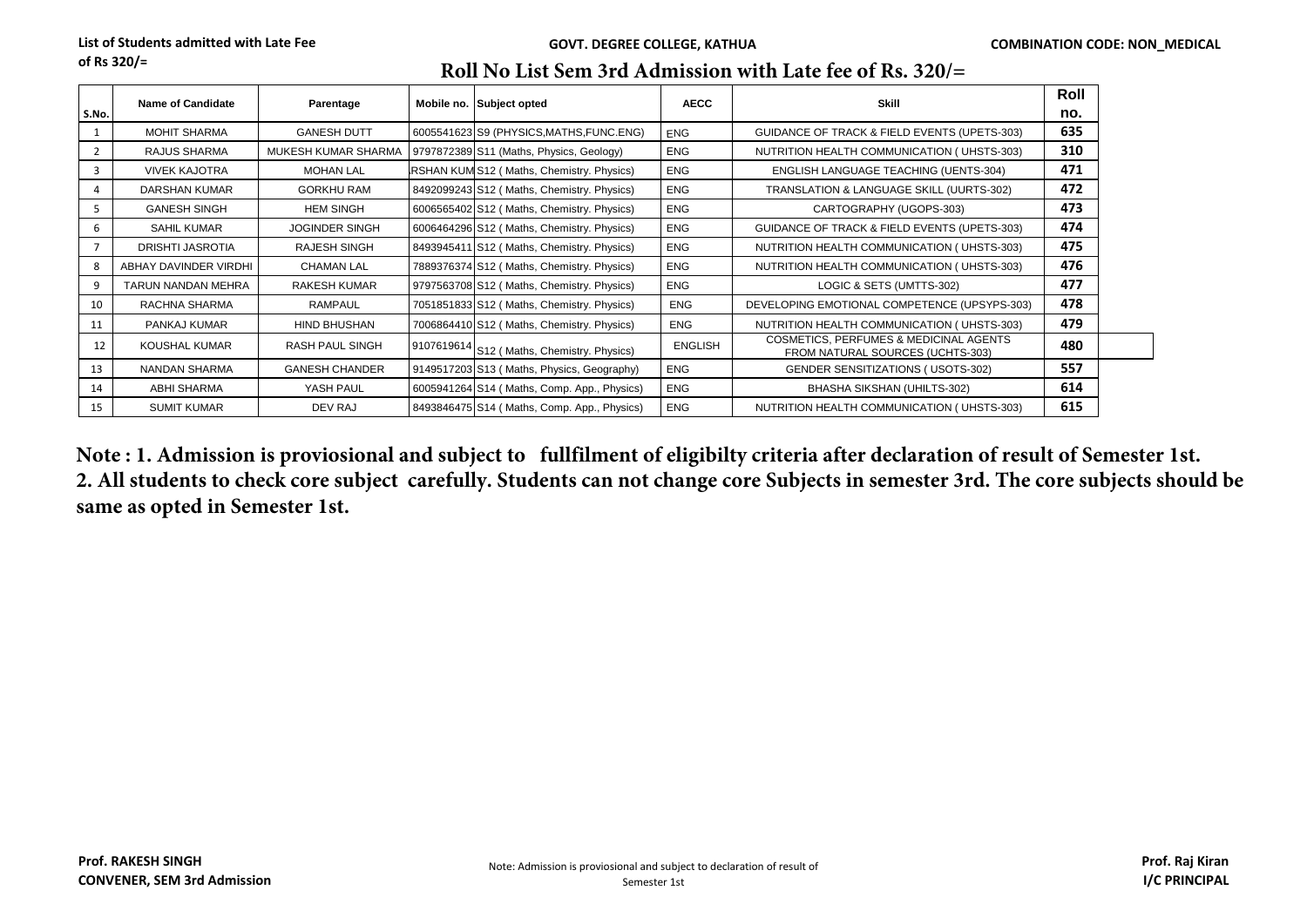#### **GOVT. DEGREE COLLEGE, KATHUA COMBINATION CODE:B.COM**

# **Roll No List Sem 3rd Admission with Late fee of Rs. 320/=**

| S.No. | Name of Candidate     | Parentage           | Mobile no.       | Subject opted | Skill                                          | Roll no. |
|-------|-----------------------|---------------------|------------------|---------------|------------------------------------------------|----------|
|       | KANNAV SHARMA         | OM RAJ SHARMA I     | 7006368320       | <b>BCom</b>   | ENTERPRENEURSHIP IN SMALL BUSINESS (UBCTS-307) | 1758     |
|       | RAVINDER SINGH JAMWAL | <b>BALBIR SINGH</b> | 9086905508       | <b>BCom</b>   | ENTERPRENEURSHIP IN SMALL BUSINESS (UBCTS-307) | 1759     |
|       | <b>KURMEET SINGH</b>  | <b>SANSAR SINGH</b> | <b>RSHAN KUM</b> | <b>BCom</b>   | ENTERPRENEURSHIP IN SMALL BUSINESS (UBCTS-307) | 1760     |
|       | <b>ARJUN SINGH</b>    | <b>KARAN SINGH</b>  | 9596852199       | <b>BCom</b>   | ENTERPRENEURSHIP IN SMALL BUSINESS (UBCTS-307) | 1761     |
|       | <b>AMAN KOHLI</b>     | <b>ASHOK KUMAR</b>  | 7006714614       | <b>BCom</b>   | ENTERPRENEURSHIP IN SMALL BUSINESS (UBCTS-307) | 1762     |

**Note : 1. Admission is proviosional and subject to fullfilment of eligibilty criteria after declaration of result of Semester 1st.**

**2. All students to check core subject carefully. Students can not change core Subjects in semester 3rd. The core subjects should be same as opted in Semester 1st.**